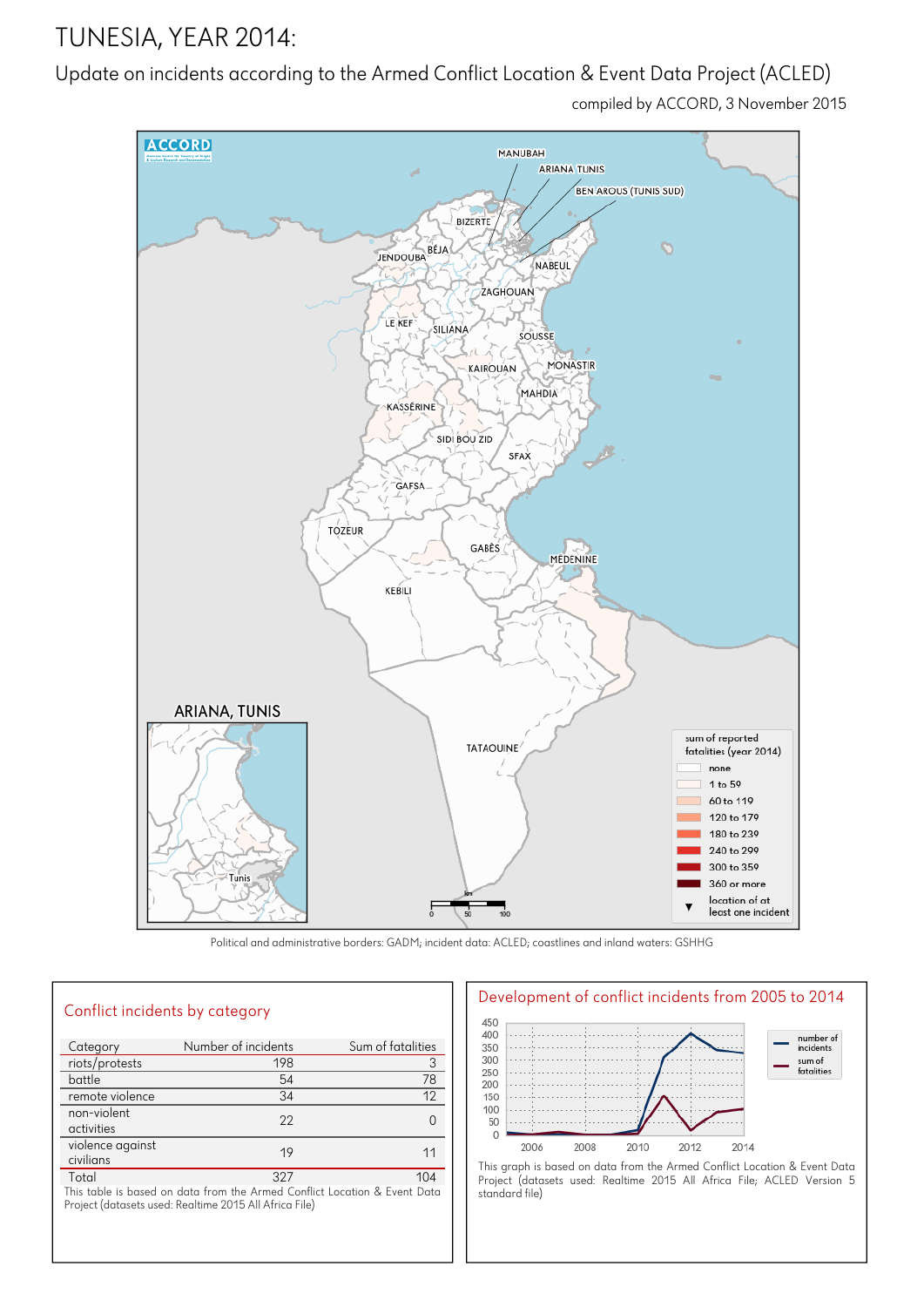### TUNESIA, YEAR 2014: UPDATE ON INCIDENTS ACCORDING TO THE ARMED CONFLICT LOCATION & EVENT DATA PROJECT (ACLED) COMPILED BY ACCORD, 3 NOVEMBER 2015

## LOCALIZATION OF CONFLICT INCIDENTS

Note: The following list is an overview of the incident data included in the ACLED dataset. More details are available in the actual dataset (date, location data, event type, involved actors, information sources, etc.). In the following list, the names of event locations are taken from ACLED, while the administrative region names are taken from GADM data which serves as the basis for the map above.

In Ariana, 9 incidents killing 9 people were reported. The following locations were affected: Borj Louzir, Cité Ettadhamen, L'Ariana, Raoued.

In Bizerte, 3 incidents killing 1 person were reported. The following locations were affected: Bizerte, Menzel Bourguiba.

In Béja, 2 incidents killing 0 people were reported. The following location was affected: Béja.

In Gabès, 9 incidents killing 0 people were reported. The following locations were affected: Al Hammah, El Hamma, Gabes.

In Gafsa, 12 incidents killing 0 people were reported. The following locations were affected: El Guettar, Gafsa, Metlaoui, Oum Larais.

In Jendouba, 14 incidents killing 15 people were reported. The following locations were affected: Al Firnanah, Bulla Regia, Jendouba.

In Kairouan, 9 incidents killing 1 person were reported. The following locations were affected: Haffouz, Kairouan.

In Kassérine, 69 incidents killing 50 people were reported. The following locations were affected: Bled Mesreg ech Chems, Bou Chebka, Feriana, Haidra, Jebel Sammama, Jebel Selloum, Jebel Semmama, Jebel ech Chambi, Kasserine, Sbeitla, Thala.

In Kebili, 13 incidents killing 1 person were reported. The following locations were affected: Douz, Kebili, Kébili, Souk Lahad.

In Le Kef, 20 incidents killing 12 people were reported. The following locations were affected: El Kef, Jabal Ghar at tn, Jebel Ouargha, Nebeur, Sakiet Sidi Youssef, Tajerouine.

In Mahdia, 2 incidents killing 0 people were reported. The following location was affected: Mahdia.

In Manubah, 2 incidents killing 7 people were reported. The following location was affected: Chebbaou.

In Monastir, 7 incidents killing 0 people were reported. The following locations were affected: Menzel Ennour, Monastir.

In Médenine, 28 incidents killing 3 people were reported. The following locations were affected: Ben Gardane, Bin Gardane, Djerba, Guellala, Medenine, Médenine, Ra's Ajdr, Zarzis, Île de Jerba.

In Nabeul, 2 incidents killing 0 people were reported. The following location was affected: Nabeul.

In Sfax, 7 incidents killing 0 people were reported. The following locations were affected: Sfax, Skhira.

In Sidi Bou Zid, 21 incidents killing 4 people were reported. The following locations were affected: Al Miknas wa As Sanad, Jelma, Meknassi, Regueb, Sidi Bouzid.

In Siliana, 5 incidents killing 0 people were reported. The following locations were affected: Ar Rawhyah, Siliana.

In Sousse, 5 incidents killing 0 people were reported. The following locations were affected: Masakin, Sousse.

In Tataouine, 10 incidents killing 0 people were reported. The following locations were affected: Dehiba, Remada, Tataouine.

In Tozeur, 3 incidents killing 0 people were reported. The following location was affected: Tozeur.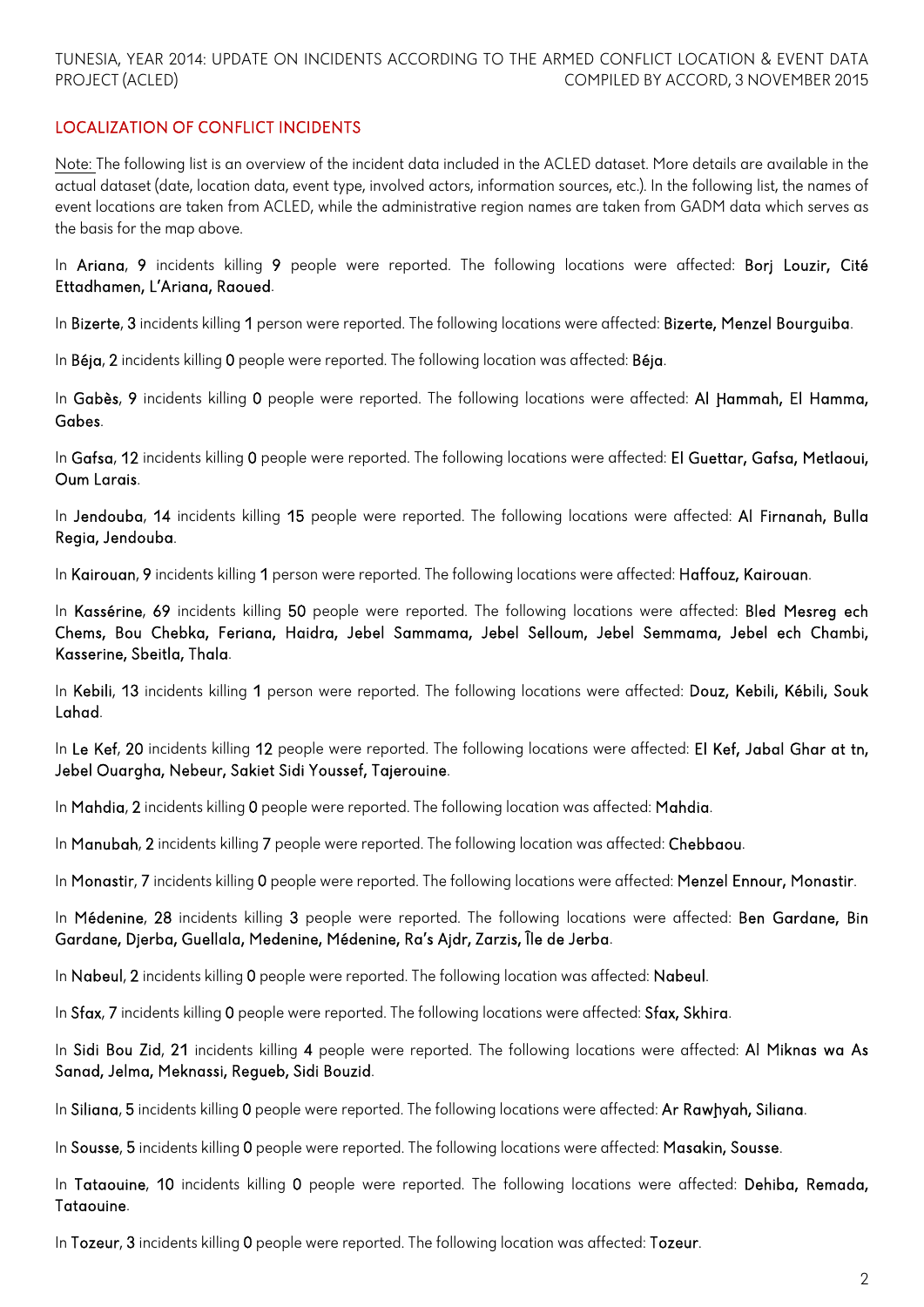In Tunis, 73 incidents killing 1 person were reported. The following locations were affected: Douar Hicher, Kram, Le Kram, Manouba, Tunis.

In Zaghouan, 2 incidents killing 0 people were reported. The following locations were affected: El Fahs, Zaghouan.